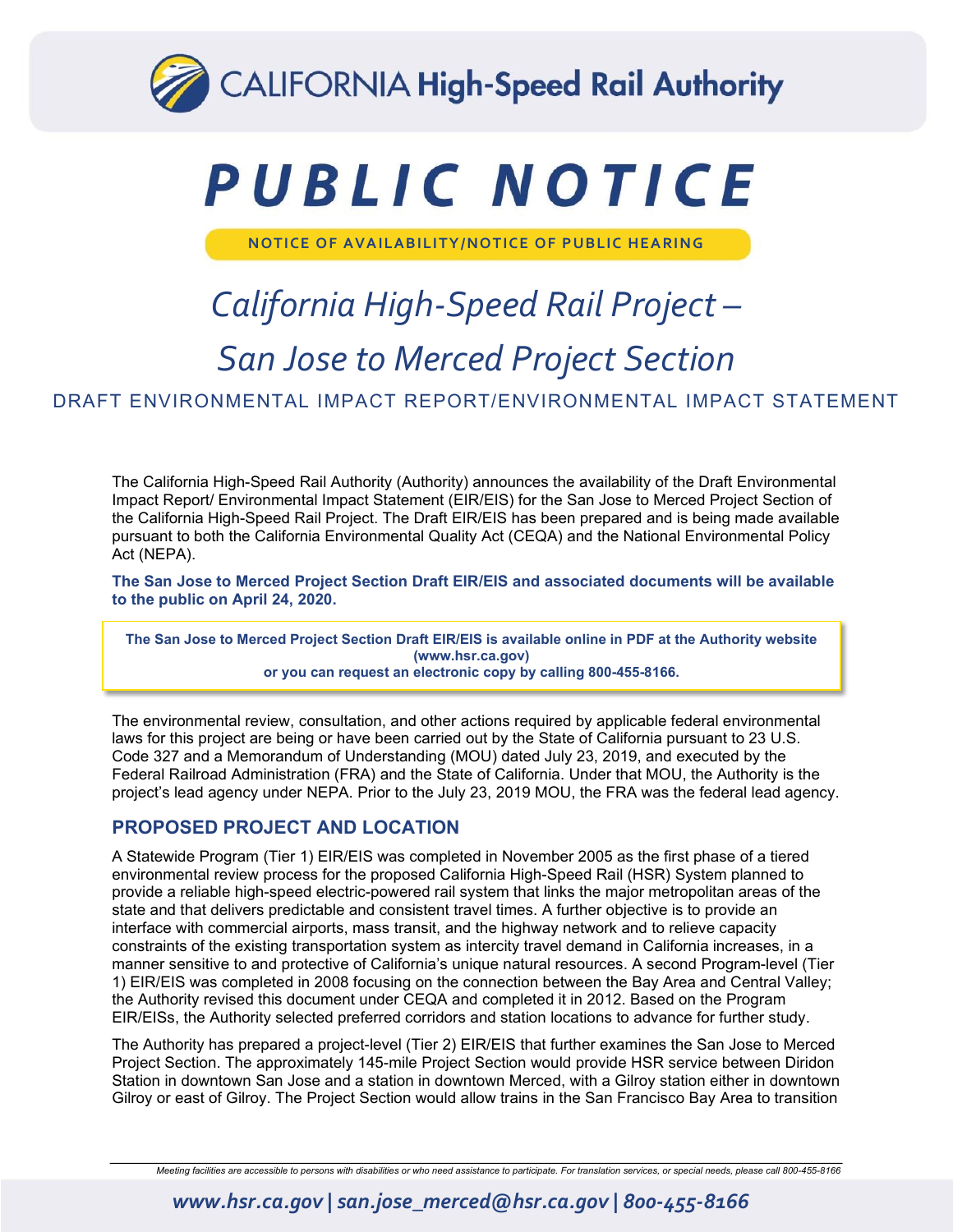smoothly via the Central Valley Wye to and from the Central Valley portion of the HSR system that runs north to Merced and south to Fresno and Southern California. The Project Section comprises three project extents:

- From Scott Boulevard in Santa Clara to Carlucci Road in Merced County, at the western terminus of the Central Valley Wye (the project)
- The Central Valley Wye beginning at Carlucci Road in Merced County, connecting the east-west portion of HSR from the Bay Area to the Central Valley with the north-south portion from Merced to Fresno
- The northernmost portion of the Merced to Fresno Project Section, from the northern limit of the Central Valley Wye (Ranch Road) to the Merced Station

The extent of the Project Section between Carlucci Road and Merced has been analyzed in the Merced to Fresno Section Final EIR/EIS and the Merced to Fresno Section: Central Valley Wye Draft Supplemental EIR/EIS (Figure 1). The Authority has prepared this Draft EIR/EIS at the project level (Tier 2) to examine the extent of the Project Section from Scott Boulevard north of San Jose Diridon Station to Carlucci Road in Merced County (Figure 1). This is referred to as the San Jose to Central Valley Wye Project Extent (project or project extent). The project extent is located in Santa Clara, San Benito and Merced Counties in or near the cities of Santa Clara, San Jose, Morgan Hill, Gilroy, and Los Banos.

The approximately 90-mile project extent comprises mostly dedicated HSR system infrastructure, HSR station locations at San Jose Diridon and Gilroy, a maintenance of way facility (MOWF) either south or southeast of Gilroy, and a maintenance of way siding (MOWS) west of Turner Island Road in the Central Valley. HSR stations at San Jose Diridon and Gilroy provide links with regional and local mass transit services as well as connectivity to the Santa Clara County and Central Valley highway network.

This Draft EIR/EIS evaluates the impacts and benefits of a no project Alternative and four end-to-end project alternatives (Alternatives 1 to 4), including stations. The Authority's Preferred Alternative under NEPA, which serves as the proposed project for CEQA, is Alternative 4. It includes two stations (San Jose Diridon and Downtown Gilroy), an MOWF, an MOWS, two tunnels, and traction power facilities.

#### **ANTICIPATED IMPACTS**

Significant pre-mitigation environmental effects resulting from the project alternatives are anticipated in the following resource areas: transportation (construction and operations impacts); air quality and greenhouse gases (construction impacts); noise and vibration (construction and operations impacts); public utilities and energy (construction impacts); biological and aquatic resources (construction and operations impacts); hydrology and water resources (construction impacts); hazardous materials and wastes (construction impacts); safety and security (construction and operations impacts); station planning, land use, and development (construction impacts); agricultural lands (construction impacts); parks, recreation, and open space (construction and operations impacts); aesthetics and visual resources (construction impacts) and cultural resources (construction impacts).

#### **HAZARDOUS WASTE SITES**

Some of the facilities included in the project alternatives would be located on or near sites or facilities on hazardous materials/contaminated site lists enumerated under Section 65962.5 of the California Government Code (Cortese List).

#### **PUBLIC REVIEW PERIOD**

The Authority is making this Draft EIR/EIS available in accordance with CEQA and NEPA for a minimum 45-day review and comment period. During the comment period, written comments may be submitted in the following ways:

- By mail to Attn: San Jose to Merced Project Section: Draft EIR/EIS, 100 Paseo de San Antonio, Suite 300, San Jose, CA 95113
- Through the Authority's website [\(www.hsr.ca.gov\)](http://www.hsr.ca.gov/)

## *www.hsr.ca.gov | san.jose\_merced@hsr.ca.gov | 800-455-8166*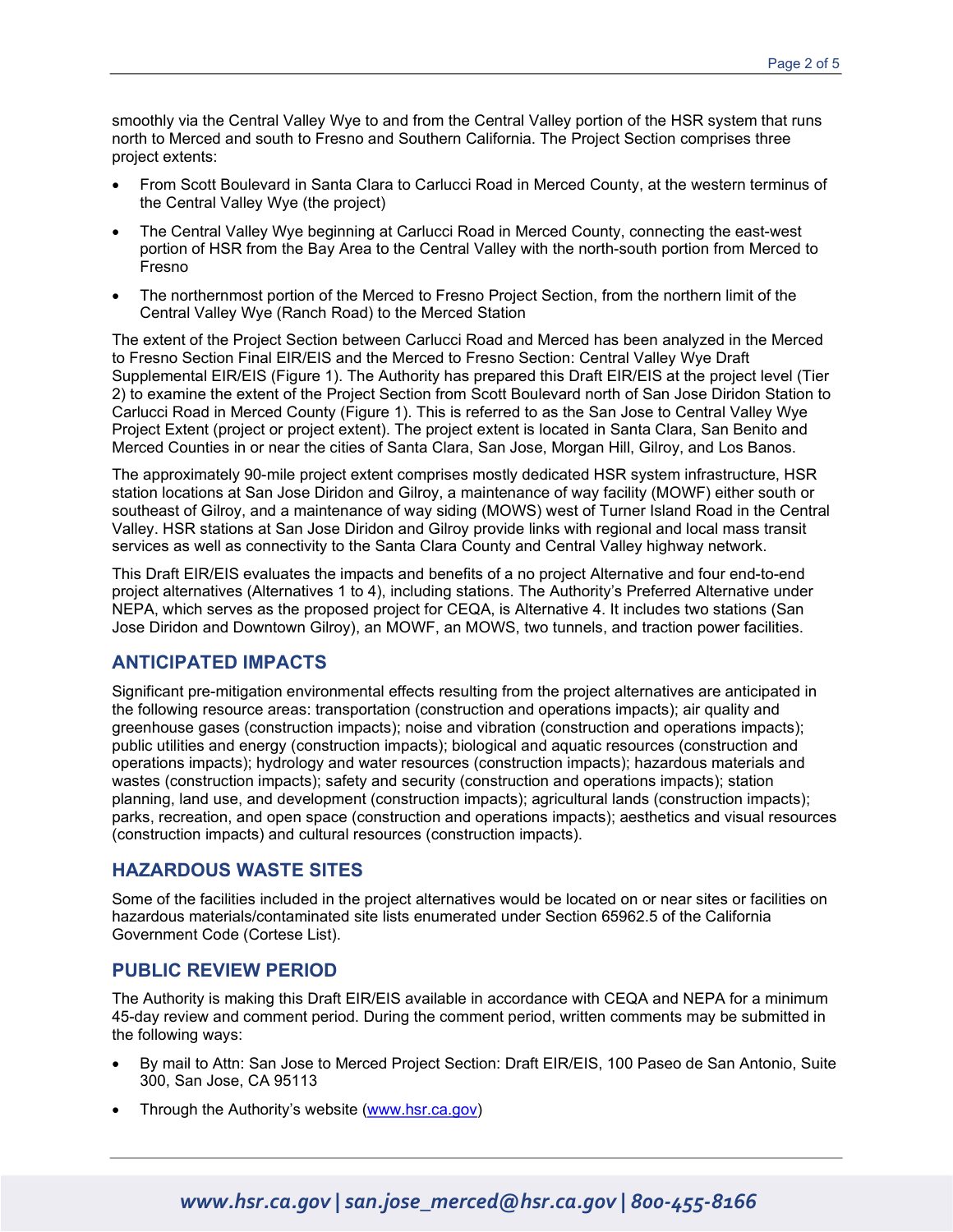- By email to [san.jose\\_merced@hsr.ca.gov](mailto:san.jose_merced@hsr.ca.gov) with the subject line "Draft EIR/EIS Comment"
- The comment period is from April 24, 2020, to June 8, 2020. Comments must be received electronically or postmarked on or before June 8, 2020.

The Authority will prepare a Final EIR/EIS, which will include responses to comments received during the comment period.

#### **COMMUNITY OPEN HOUSES AND PUBLIC HEARING**

#### **\*COVID-19 UPDATE\***

Due to public health and safety requirements concerning the coronavirus, the community open house(s) and/or the public hearing for the Draft EIR/EIS may need to occur as online and/or teleconference meetings only. Please check the Authority website [\(www.hsr.ca.gov\)](http://www.hsr.ca.gov/) for more information, including up-to-date information on the planned hearing and open houses.

The Authority invites you to participate in the community open houses and the public hearing that have been scheduled. The public hearing will provide an opportunity for the public to submit verbal comments on the Draft EIR/EIS. Written comments may also be submitted at the open houses and the hearing. Habrá intérpretes de español en las reuniones. 會議上備有中文口譯員。Thông dịch viên tiếng Việt sẽ có mặt tại các cuộc họp. The meeting facilities are accessible for persons with disabilities. All requests for reasonable accommodations and language services must be submitted 72 hours in advance of the scheduled meeting date. Please contact the public outreach team at (800) 455-8166 or call the California Relay Service at 711. Below is a list of open houses and hearing dates and times, and locations (if held in person\*):

#### **Community Open Houses**

**San Jose\*: May 11, 4:00–7:00 p.m.**— San Jose City Hall, Rotunda, 200 E. Santa Clara Street, San Jose, CA 95113

**Gilroy\*: May 14, 4:00–7:00 p.m.**—Veterans Memorial Hall, 74 W. 6th Street, Gilroy, CA 95020

**Los Banos\*: May 18, 4:00–7:00 p.m.**—Los Banos Community Center, 645 7th Street, Los Banos, CA 93635

#### **Public Hearing**

**San Jose\*: May 27, 3:00–8:00 p.m.**—Santa Clara County Government Center, Board of Supervisors Chambers, 70 W. Hedding Street, San Jose, CA 95110

#### **COPIES OF THE DRAFT EIR/EIS**

Visit the Authority website [\(www.hsr.ca.gov\)](http://www.hsr.ca.gov/), where you may download the Draft EIR/EIS. You may also request an electronic copy of the Draft EIR/EIS by calling (800) 455-8166.

Printed and/or electronic copies of the Draft EIR/EIS and electronic copies of associated technical reports will be available at the following locations, during hours the facilities are open (open days/hours may be reduced for compliance with coronavirus public health and safety directives):

- Santa Clara—2635 Homestead Road, Santa Clara, CA 95051 (Central Park Library)
- San Jose—150 E. San Fernando Street, San Jose, CA 95112 (Dr. Martin Luther King, Jr. Library)
- Gilroy—350 W. 6th Street, Gilroy, CA 95020 (Gilroy Library)
- Los Banos—1312 7th Street, Los Banos, CA 93635 (Los Banos Branch Library)
- Merced—2100 O Street, Merced, CA 95340 (Merced County Library) and 2222 M Street, Merced, CA 95340 (Merced County Clerk)

# *www.hsr.ca.gov | san.jose\_merced@hsr.ca.gov | 800-455-8166*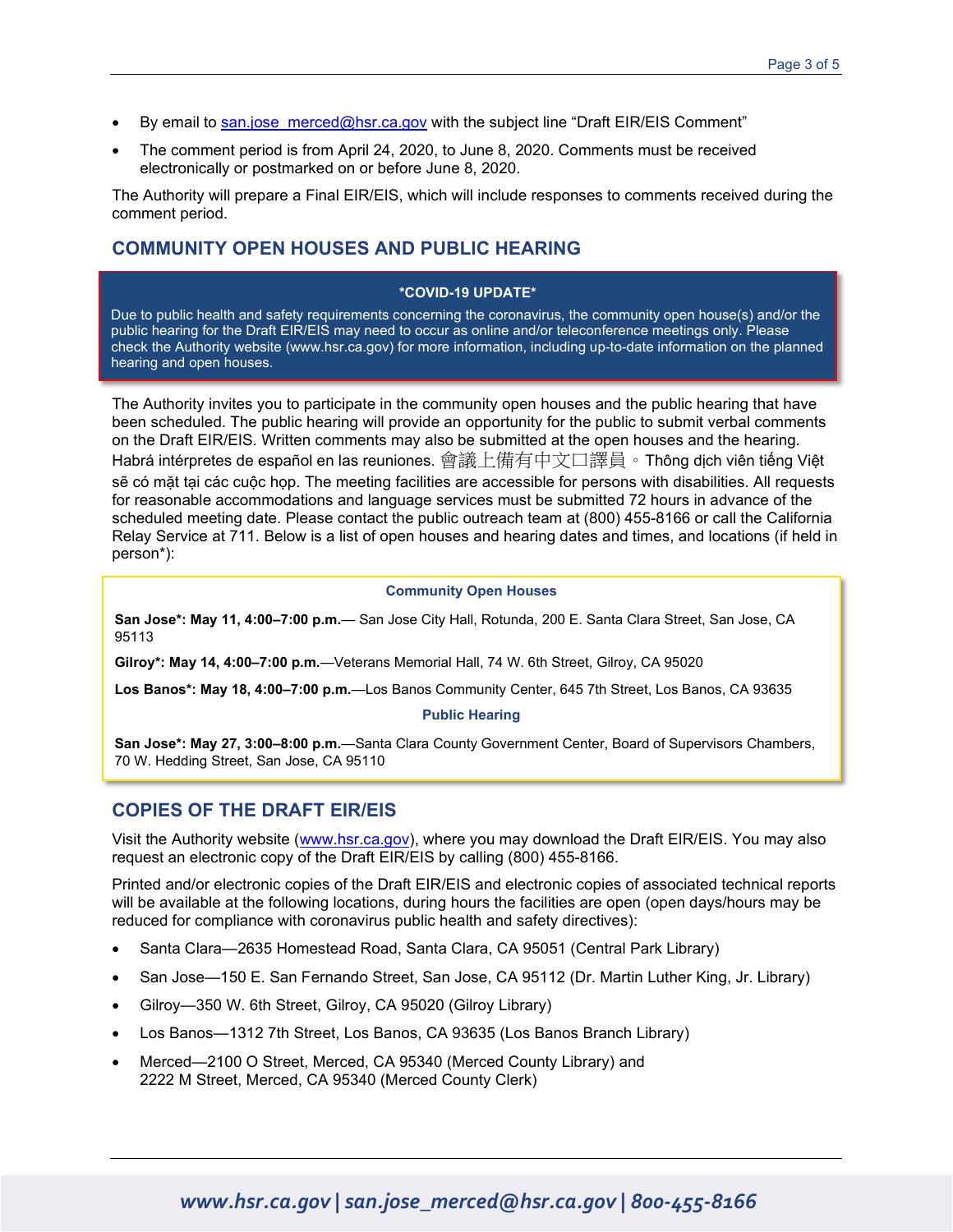- Morgan Hill—660 W. Main Avenue, Morgan Hill, CA 95037 (Morgan Hill Library) 17575 Peak Avenue, Morgan Hill, CA, 95037 (Morgan Hill City Hall, Development Services Department)
- San Benito—440 5th Street #206, Hollister, CA 95023 (San Benito County Recorder).

Printed and/or electronic copies of the Draft EIR/EIS and electronic copies of associated technical reports are also available for review during business hours at the Authority's Northern California Regional Office at 100 Paseo de San Antonio, Suite 300, San Jose, CA 95113 and the Authority's Headquarters at 770 L Street, Suite 620 MS-1, Sacramento, CA.

Electronic copies of the Tier 1 documents are available on request by calling the Authority office at (800) 455-8166. The Tier 1 documents may also be reviewed at the Authority's offices during business hours at 770 L Street, Suite 620 MS-1, Sacramento, CA 95814 and 100 Paseo de San Antonio, Suite 300, San Jose, CA 95113.

Electronic copies of the Merced to Fresno Final EIR/EIS and the Merced to Fresno Central Valley Wye Draft Supplemental EIR/EIS are available on request to the Authority by calling (800) 455-8166. The Merced to Fresno Central Valley Wye Draft Supplemental EIR/EIS is also available on the Authority website at [www.hsr.ca.gov.](http://www.hsr.ca.gov/) These documents are not currently part of the public review and comment process; however, they are available for review and reference and can also be viewed during business hours at 770 L Street, Suite 620 MS-1, Sacramento, CA 95814 and 100 Paseo de San Antonio, Suite 300, San Jose, CA 95113.

Authority offices may have reduced open days/hours, as required by coronavirus public health and safety directives. Please consult [www.hsr.ca.gov](http://www.hsr.ca.gov/) for up-to-date information.

The Authority does not discriminate on the basis of disability and, upon request, will provide reasonable accommodation to ensure equal access to its programs, services, and activities.